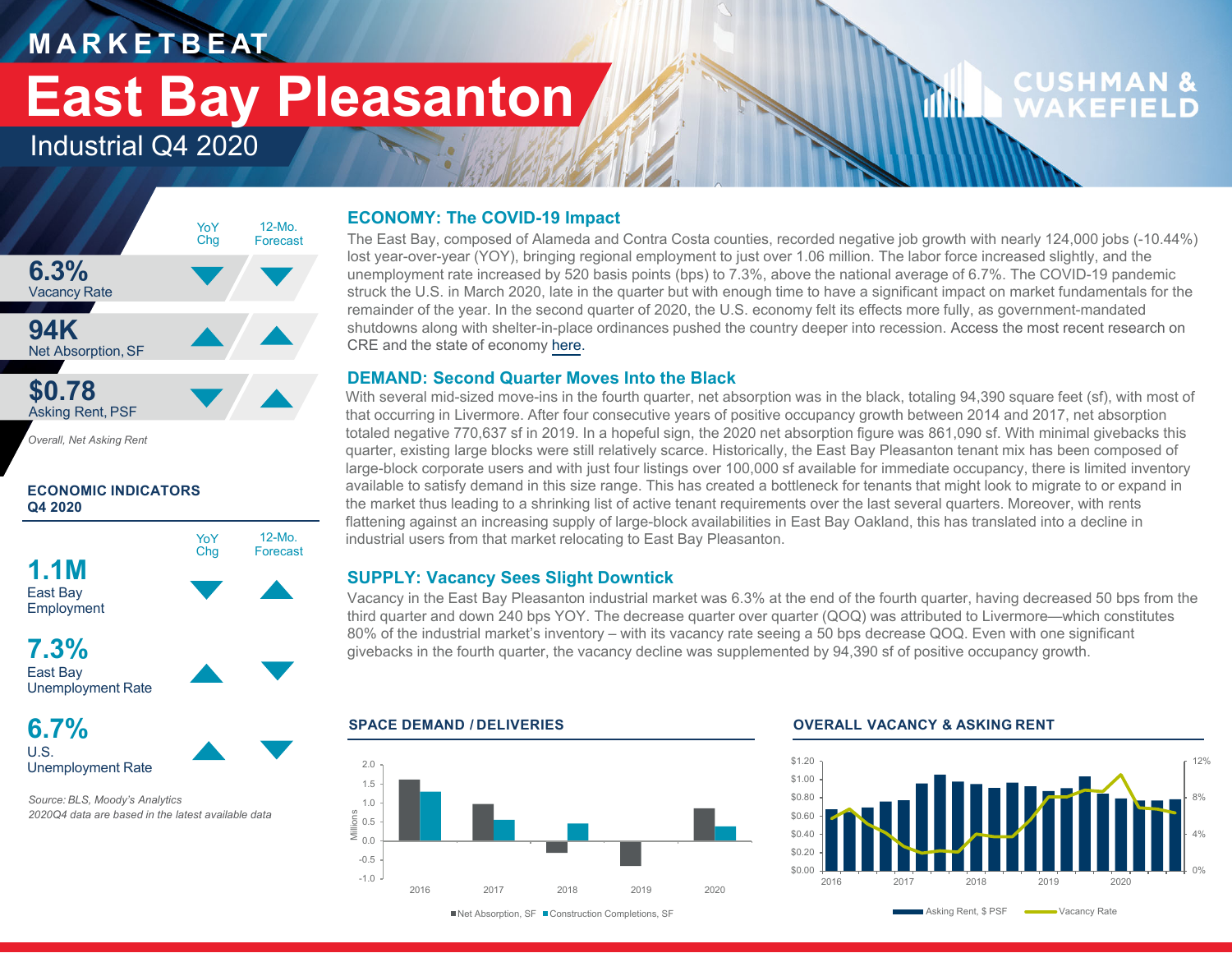## **M A R K E T B E AT** Industrial Q4 2020 **East Bay Pleasanton**

# **CUSHM**

#### **PRICING: Asking Rents Remain Stagnant**

Asking rents at the close of the third quarter were \$0.78 per square foot (psf) on a monthly triple-net basis, which has remained unchanged from the third quarter and was down \$0.06 YOY. Asking rents averaged annual increases of 11.6% between 2013 and 2017, peaking at \$1.08 psf in the third quarter of 2017 and have plateaued due to relatively stable leasing activity and occupancy. In previous years, East Bay Pleasanton has attracted spillover demand from the nearby East Bay Oakland market, where rent growth has been more pronounced. As rents are beginning to level off in that market, there are no significant relocation or expansion requirements currently being tracked. With vacancy forecasted to remain relatively constant in the coming year, average asking rental rates should follow a similar path.

#### **Sales**

The investment market recorded rather strong activity in the fourth quarter, with three significant transactions signed. Stockbridge Capital Group purchased 86,700 sf for \$39.7 million or \$458 psf at 7501 Marathon Dr. in Livermore from Dedeaux Properties LLC. SMW Training purchased 30,055 sf at 1401-1499 Greenville Rd. in Livermore \$7.5 million or \$250 psf. Lastly, Mancini Properties purchased 21,797 sf at 7034 Commerce Cir. from Das Property Holdings for \$3.8 million or \$176 psf.

The East Bay Pleasanton market has been overshadowed of late by the more convenient transit-oriented markets such as Oakland and Walnut Creek. But even with additional availability there, prices are generally steeper in those nearby markets and the more price sensitive East Bay tenants will focus on less costly alternatives. The likely source of any industrial growth for East Bay Pleasanton will come from e-commerce and distribution companies looking for last-mile facilities to the suburbs.

#### **Outlook**

- Current vacancy is 6.3% in the East Bay Pleasanton industrial market and is expected to increase in the next year as the market adjusts to the effects of COVID-19.
- Leasing activity is expected to remain healthy as industrial requirements continue to be in high demand.
- Rents closed the quarter at \$0.78 psf and are expected to remain relatively flat over the next twelve months.

#### **SUBMARKET ASKING RENT**

11 Ib





#### **AVAILABILITIES BY SEGMENT SIZE**



#### **DIRECT VS. SUBLEASE SPACE AVAILABLE COMPARISON**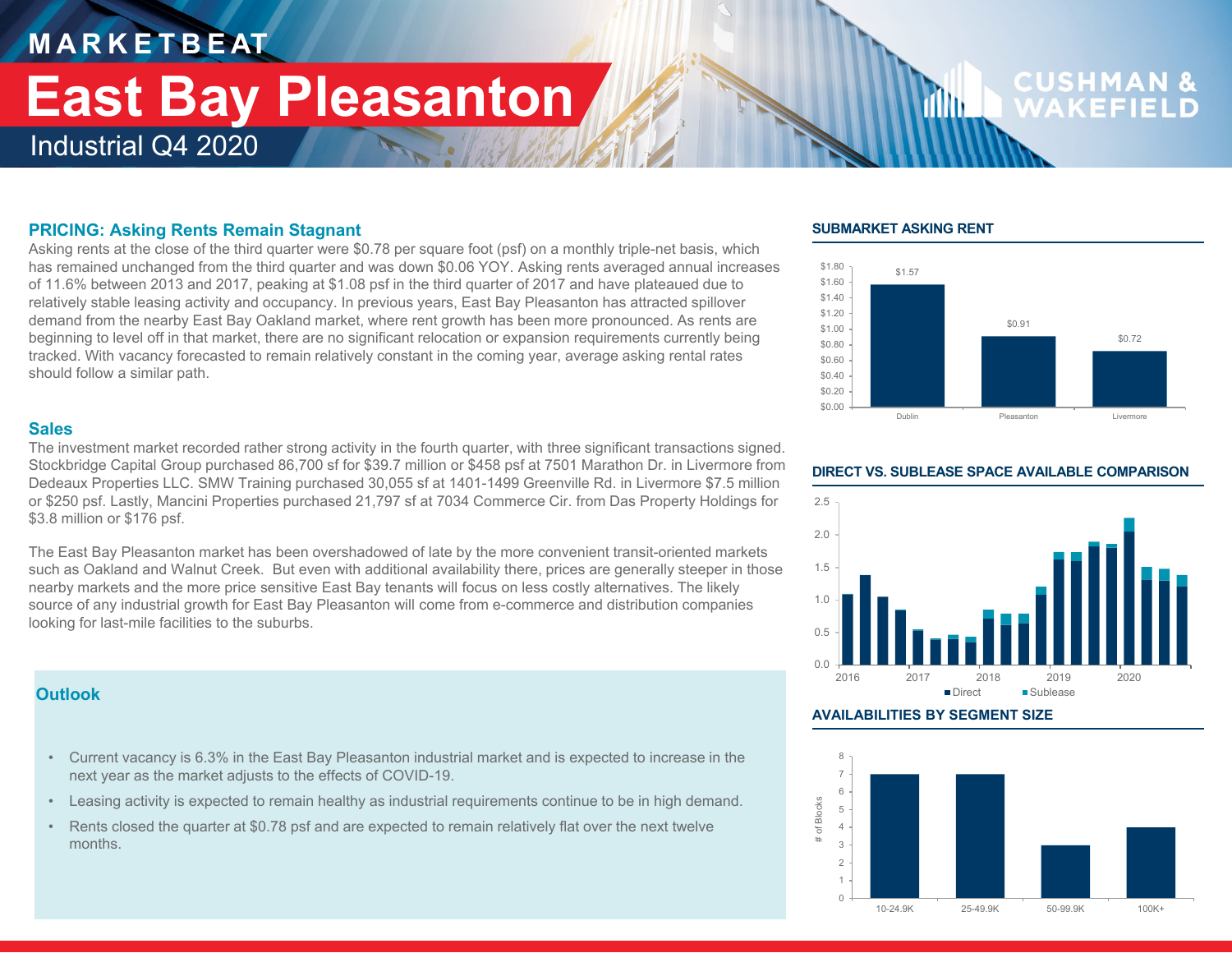## **M A R K E T B E AT** Industrial Q4 2020 **East Bay Pleasanton**

# **CUSHMAN &**<br>WAKFFIFLD

#### **MARKET STATISTICS**

| <b>SUBMARKET</b> | <b>INVENTORY</b><br>(SF) | <b>OVERALL VACANT</b><br>(SF) | <b>OVERALL</b><br><b>VACANCY RATE</b> | <b>CURRENT QTR</b><br><b>OVERALL NET</b><br><b>ABSORPTION (SF)</b> | <b>YTD OVERALL</b><br><b>NET ABSORPTION</b><br>(SF) | <b>UNDER CNSTR</b><br>(SF) | <b>CONSTR</b><br><b>COMPLETIONS</b><br>(SF) | <b>OVERALL</b><br><b>WEIGHTED AVG</b><br><b>NET RENT (MF)</b> | <b>OVERALL</b><br><b>WEIGHTED AVG</b><br><b>NET RENT (W/D)</b> | <b>OVERALL AVG</b><br><b>ASKING RENT</b> |
|------------------|--------------------------|-------------------------------|---------------------------------------|--------------------------------------------------------------------|-----------------------------------------------------|----------------------------|---------------------------------------------|---------------------------------------------------------------|----------------------------------------------------------------|------------------------------------------|
| Dublin           | 1.758.840                | 44.735                        | 2.5%                                  | 2,000                                                              | 319                                                 |                            |                                             | \$1.57                                                        | \$1.53                                                         | \$1.57                                   |
| Pleasanton       | 2,639,934                | 293,943                       | 11.1%                                 | 5,439                                                              | $-11,225$                                           |                            |                                             | \$1.44                                                        | \$0.85                                                         | \$0.91                                   |
| Livermore        | 17.428.043               | 1.046.463                     | 6.0%                                  | 86.951                                                             | 871,996                                             |                            |                                             | \$0.94                                                        | \$0.66                                                         | \$0.72                                   |
| Total            | 21.826.817               | 1,385,141                     | 6.3%                                  | 94,390                                                             | 861,090                                             |                            |                                             | \$1.10                                                        | \$0.70                                                         | \$0.78                                   |

*\*Rental rates reflect weighted net asking \$psf/year* MF = Manufacturing W/D = Warehouse/Distribution

**d** 

#### **KEY LEASE TRANSACTIONS Q4 2020**

| <b>PROPERTY</b>         | <b>SUBMARKET</b> | <b>TENANT</b>            | <b>RSF</b> | <b>TYPE</b> |
|-------------------------|------------------|--------------------------|------------|-------------|
| 7150 Patterson Pass Rd. | Livermore        | <b>GMR North America</b> | 77,583     | Direct      |
| 7480 Las Positas Rd.    | Livermore        | Nestle Waters            | 59,664     | Renewal     |
| 751 Canyons Pkwy.       | Livermore        | Undisclosed              | 23,100     | Direct      |

*\*Renewals not included in leasing statistics*

#### **KEY SALES TRANSACTIONS Q4 2020**

| <b>PROPERTY</b>          | <b>SUBMARKET</b> | <b>SELLER / BUYER</b>                    |        | <b>PRICE/S PSF</b> |
|--------------------------|------------------|------------------------------------------|--------|--------------------|
| 7501 Marathon Dr.        | Livermore        | Stockbridge Capital / Dedeaux Properties | 86,700 | \$40M / \$458      |
| 1401-1499 Greenville Rd. | Livermore        | SMW Training / Anvid Huang LLC           | 30,055 | \$7.5M / \$250     |
| 7034 Commerce Cir.       | Livermore        | Mancini Properties / KDG Investments     | 21.797 | \$3.8M / \$176     |